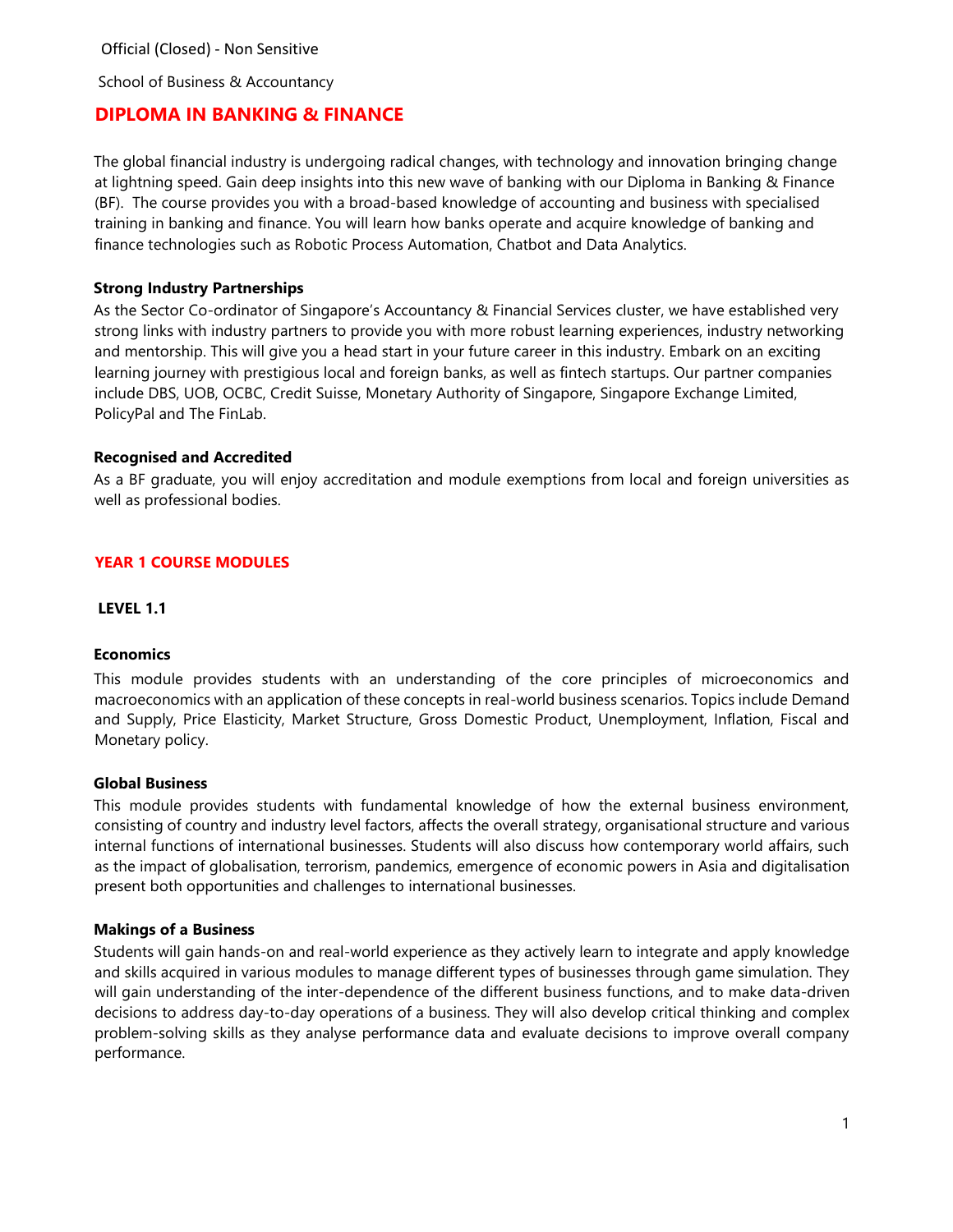### School of Business & Accountancy

#### **Programming for Business**

This module provides students with fundamental programming concepts and best coding practices through the extensive use of in-class demonstrations and hands-on practices. Students will learn how technology functions by building digital solutions such as business applications and tasks automation by applying their programming skills. Students will learn how to problem solve through computational thinking.

### **Statistical Applications for Business**

This module introduces students to basic statistical concepts, tools and models. Students will learn how to organise and analyse data, as well as interpret results for decision-making in the business world. Students will apply and reinforce their learnings through data presentation and performing descriptive analysis on data generated from the Business Simulated Game.

#### **LEVEL 1.2**

#### **Business Communication 1**

This module teaches students to effectively refine their written and spoken communication skills, discussion techniques, and people skills. Students will learn techniques to think on their feet to deliver an effective business pitch confidently. They will learn to persuasively communicate opportunities and ideas by creatively tailoring their business message for their target audience using storytelling techniques. Students will also develop their information literacy skills to craft clear business messages using APA style referencing.

#### **Business Law**

This module provides students with an understanding of the basic knowledge of the law and its application in a business environment. Topics include the Singapore Legal System, Law of Contract, Law of Tort, Law of Agency/E-Commerce/Artificial Intelligence Law (E-Comm/AI Law), Law of Business Organisations, Introduction to Company Law and Intellectual Property Law. Students will also develop clarity of thought that requires a critical discerning eye and logical reasoning when applying legal principles to practical business decisions.

### **Career & Professional Preparation**

This module supports students in their journey of self-discovery, character-building, NP values-inculcation, development of education and career goals via experiential activities and guided reflections with CPP coaches. To prepare them for their career and the future, students will also deepen their knowledge of the respective diploma curriculum and industries through learning journeys, mentorship and opportunities for interactions with alumni and industry practitioners. The module will incorporate a more comprehensive feedback and reflective approach from self, peers, tutors and the industry mentor to support students' holistic growth and development.

### **Finance & Accounting for Business**

The module imparts basic accounting and finance knowledge to students, in areas such as accounting equations, accounting principles, financial statements, ratio analysis, cash budgeting, short-term financing strategies, time value of money and capital investment analysis. Students will demonstrate their understanding by using financial software to interpret financial accounting information for decision-making in business environments when working on integrated project scenarios.

#### **Kickstart a Business**

The module is designed for students to integrate and apply learning from the different modules to address realworld challenges provided by industry partners. Using the Lean methodology, students will build a Lean Canvas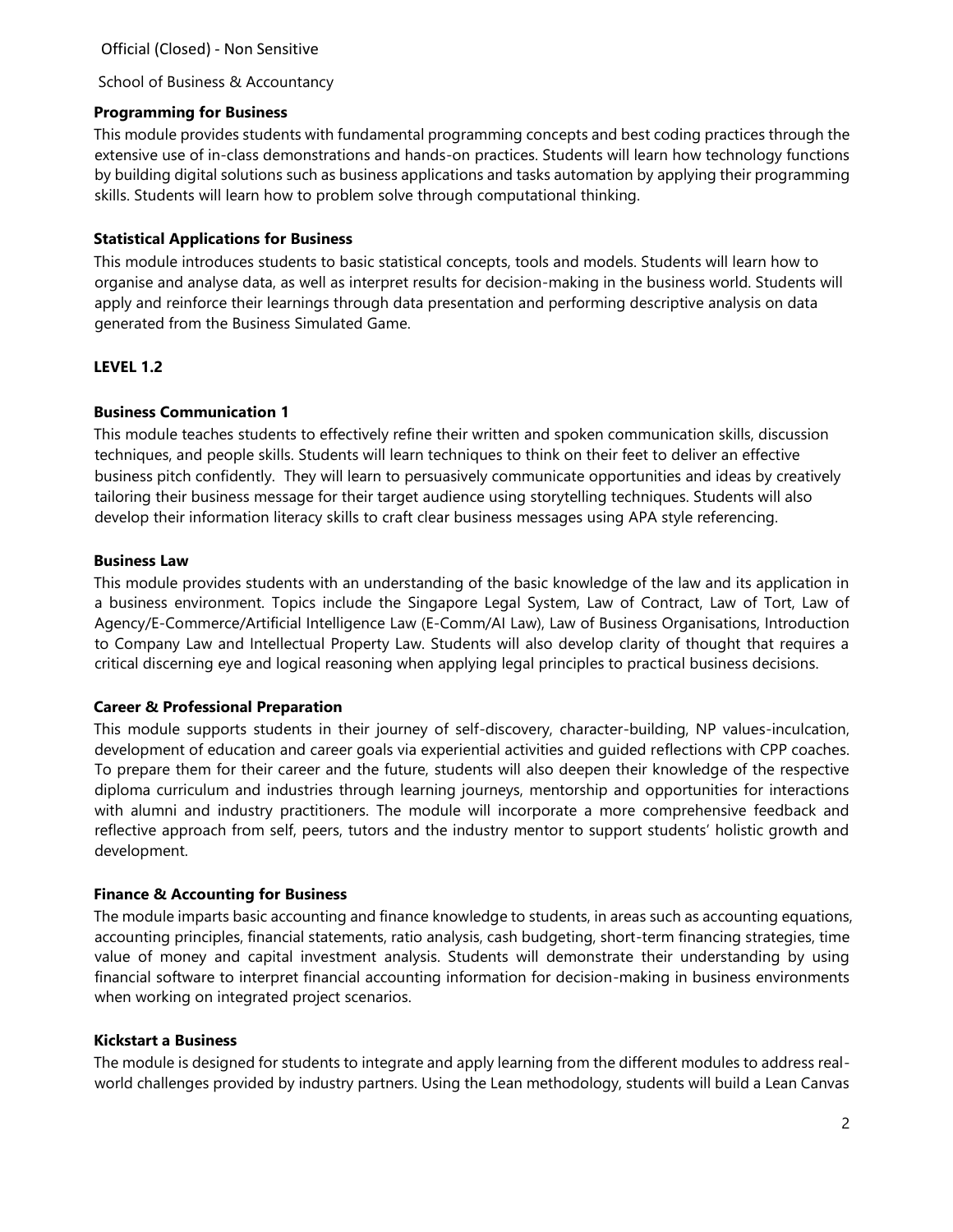School of Business & Accountancy

Model to develop and showcase a minimum viable product to address challenges and evaluate opportunities. They will learn about resource optimisation and value creation for businesses.

## **User-Centred Design for Business**

The module covers digital media design competencies with user-centered design principles. Students will learn to use design software and apply the design competencies on digital platforms such as web, mobile and desktop. Students will also learn to address digital design issues related to the user experience, presentation of the information, the imagery and the visualisation during their designing process.

## **YEAR 1 COURSE CURRICULUM**

| <b>Module Name</b>                           | <b>Credit Units</b> |
|----------------------------------------------|---------------------|
| Level 1.1 (21 hours per week)                |                     |
| Economics                                    | 3                   |
| Global Business                              | 3                   |
| Makings of a Business                        | 4                   |
| Programming for Business                     | 3                   |
| <b>Statistical Applications for Business</b> | 4                   |
| Health & Wellness^                           | 1                   |
| Innovation Made Possible^                    | 3                   |
| English Language Express*                    | <b>NA</b>           |
| Level 1.2 (18 hours per week)                |                     |
| <b>Business Communication 1</b>              | 3                   |
| <b>Business Law</b>                          | 3                   |
| Career & Professional Preparation            | 2                   |
| Finance & Accounting for Business            | 3                   |
| Kickstart a Business                         | 4                   |
| User-Centred Design for Business             | 3                   |

### **Notes:**

^ For more details on Interdisciplinary Studies (IS) electives, please log on to [www.np.edu.sg/is](http://www.np.edu.sg/is) \* This module is only offered to students who are weaker in the English Language.

### **IS Modules**

The School of Interdisciplinary Studies (IS) delivers a broad-based curriculum, which nurtures a new generation of professionals with multidisciplinary skills and an innovative and entrepreneurial spirit to meet the challenges of a knowledge economy. IS offers both prescribed modules and electives to challenge boundaries. Prescribed modules develop students' competencies in core areas such as Communication, Innovation and Enterprise, Culture and Communication, and Personal Mastery and Development, while elective modules provide insights into Arts and Humanities, Business, Design, and Science and Technology.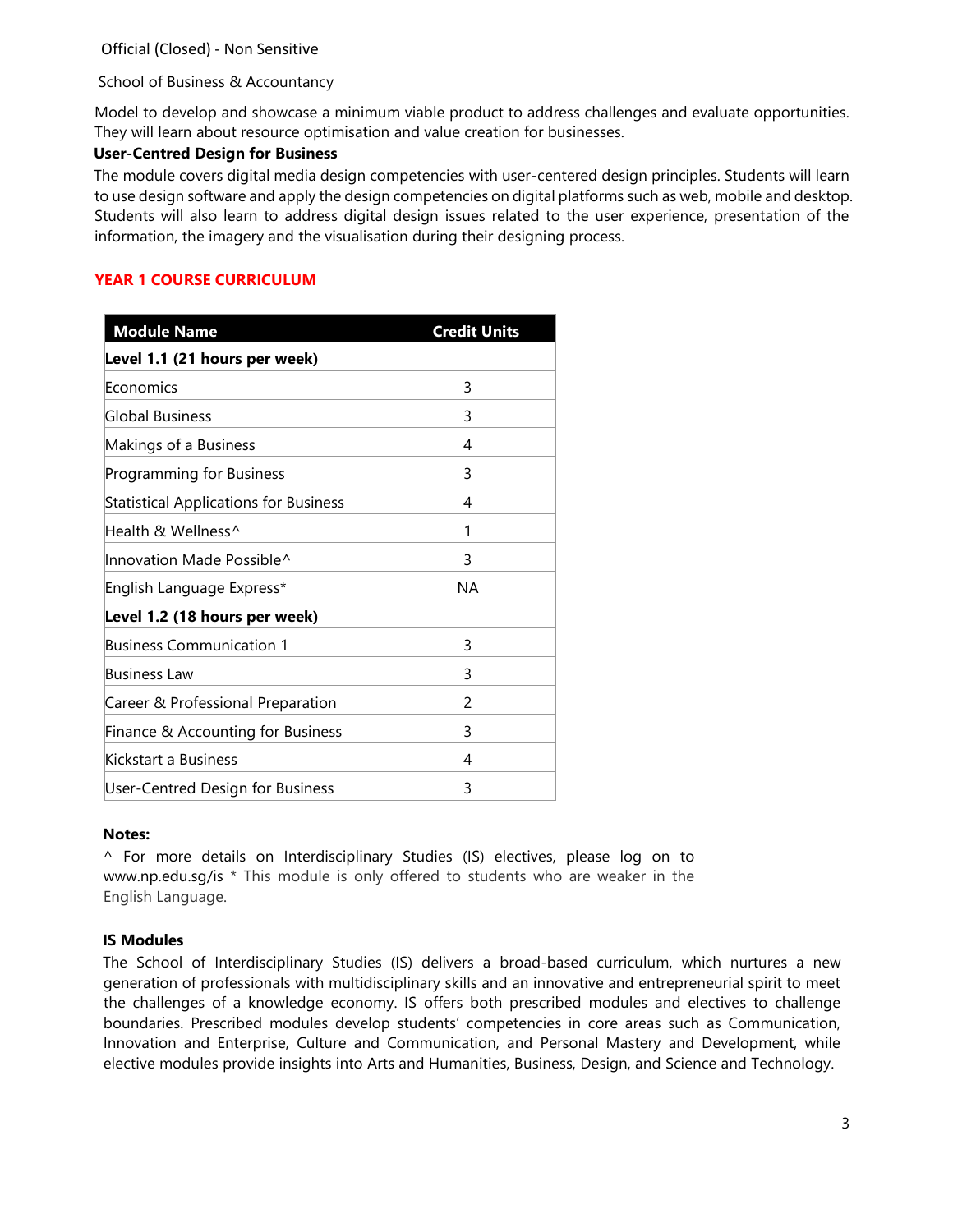School of Business & Accountancy

## **YEAR 2 COURSE MODULES**

### **LEVEL 2.1**

#### **Business Communication 2**

This module builds on the foundation of Business Communication 1 and creates opportunities for students to strengthen their oral and written communication. Students will be required to enhance their presentation skills through impromptu speeches. Students will also learn how to prepare a business proposal. Job hunting and employment skills will be introduced to prepare students for a positive start to their careers. Students will be taught to write application letters and resumes. Additionally, students will learn job interview techniques through role-plays and simulations.

#### **Corporate Finance**

This module aims to equip students with the fundamentals of Corporate Finance. Students will acquire knowledge on the workings of a firm such as capital budgeting, equity financing and project valuation, which encompass the use of financial management principles and valuation techniques. Board matters; ESG and corporate actions taken by a firm will also be covered.

#### **Financial Market & Instruments**

This module examines the structure and functions of a modern financial system. Students will learn about the key roles played by the financial markets and institutions, and how the major types of investment instruments, such as stocks and bonds, are being utilised to facilitate the flow of funds. Emphasis is also placed on current issues in the financial sector such as Environmental, Social and Governance (ESG).

#### **Financial Planning**

This module provides students a coherent understanding of personal financial planning with the aim to help students to achieve financial freedom. This module aims to equip students with the understanding and technicalities of financial planning and to prepare them for a career in providing financial advisory services. Students will be engaged in practical games and tools to deepen their understanding in financial planning.

### **Fintech & Digital Banking**

This module provides an overview of current trends in fintech (financial technologies) like Sustainable Finance and InsurTech. Students will learn how to use APIs (Application Programming Interfaces) and experiment on some of the emerging technologies like Chatbot, Robotic Process Automation (RPA) and Blockchain - Distributed Finance using case studies and solving industry problems.

#### **LEVEL 2.2**

### **Banking Analytics**

Students will learn the latest descriptive and predictive analytics tools that are used for strategy development in the banking and finance sector. This includes visualisation, storytelling techniques and machine learning models using industry-standard platforms. An experiential approach will be adopted to facilitate the application of knowledge to real-world issues such as using analytics to drive sustainability initiatives in banking.

**Commercial Banking** This module provides students with an overview of commercial banking. This includes commercial lending and the Green Loan Principles, trade finance mechanisms, international remittances and foreign exchange management. Credit evaluation techniques essential for credit risk assessment and regulatory framework in commercial banking will be covered in this module.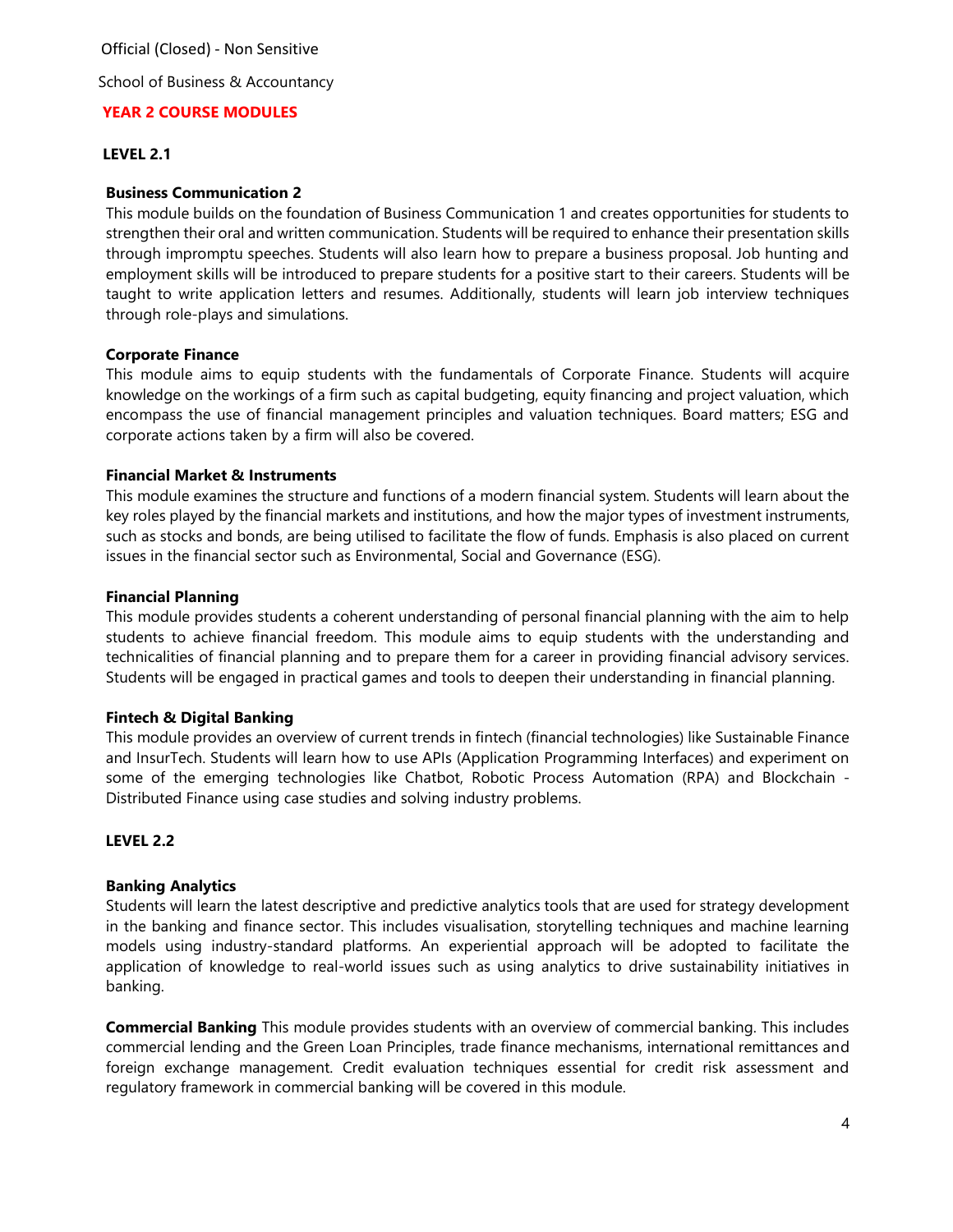School of Business & Accountancy

#### **Investments**

Students will learn about the risk and return characteristics of major asset classes such as stocks, bonds, and options, and the valuation techniques to value these financial instruments. They will also be equipped with the knowledge to use industry tools and trading platforms to make sound investment decisions. Current trends such as ESG investing would also be covered in the module.

### **Transaction Management & Blockchain Innovation**

This module provides an overview of the importance of banking operations, emerging financial technologies and control management in the capital market. Students will be equipped with knowledge of trade processing flow, collateral management, straight-through processing, business continuity plans, outsourcing, blockchain, API and smart contract and its key role in sustainability and ESG.

## **YEAR 2 COURSE CURRICULUM**

| <b>Module Name</b>              | <b>Credit Units</b> |
|---------------------------------|---------------------|
| Level 2.1 (22 hours per week)   |                     |
| <b>Business Communication 2</b> | 4                   |
| Corporate Finance               | 4                   |
| Financial Markets & Services    | 4                   |
| Financial Planning              | 5                   |
| Fintech & Digital Banking       | 5                   |
| Level 2.2 (18 hours per week)   |                     |
| <b>Banking Analytics</b>        | 4                   |
| Commercial Banking              | 4                   |
| Investments                     | 4                   |
| Transaction Management &        | 4                   |
| <b>Blockchain Innovation</b>    |                     |
| World Issues: A Singapore       | 2                   |
| Perspective^                    |                     |

### **Notes:**

^ For more details on Interdisciplinary Studies (IS) electives, please log on to [www.np.edu.sg/is](http://www.np.edu.sg/is)

### **IS Modules**

The School of Interdisciplinary Studies (IS) delivers a broad-based curriculum, which nurtures a new generation of professionals with multidisciplinary skills and an innovative and entrepreneurial spirit to meet the challenges of a knowledge economy. IS offers both prescribed modules and electives to challenge boundaries. Prescribed modules develop students' competencies in core areas such as Communication, Innovation and Enterprise, Culture and Communication, and Personal Mastery and Development, while elective modules provide insights into Arts and Humanities, Business, Design, and Science and Technology.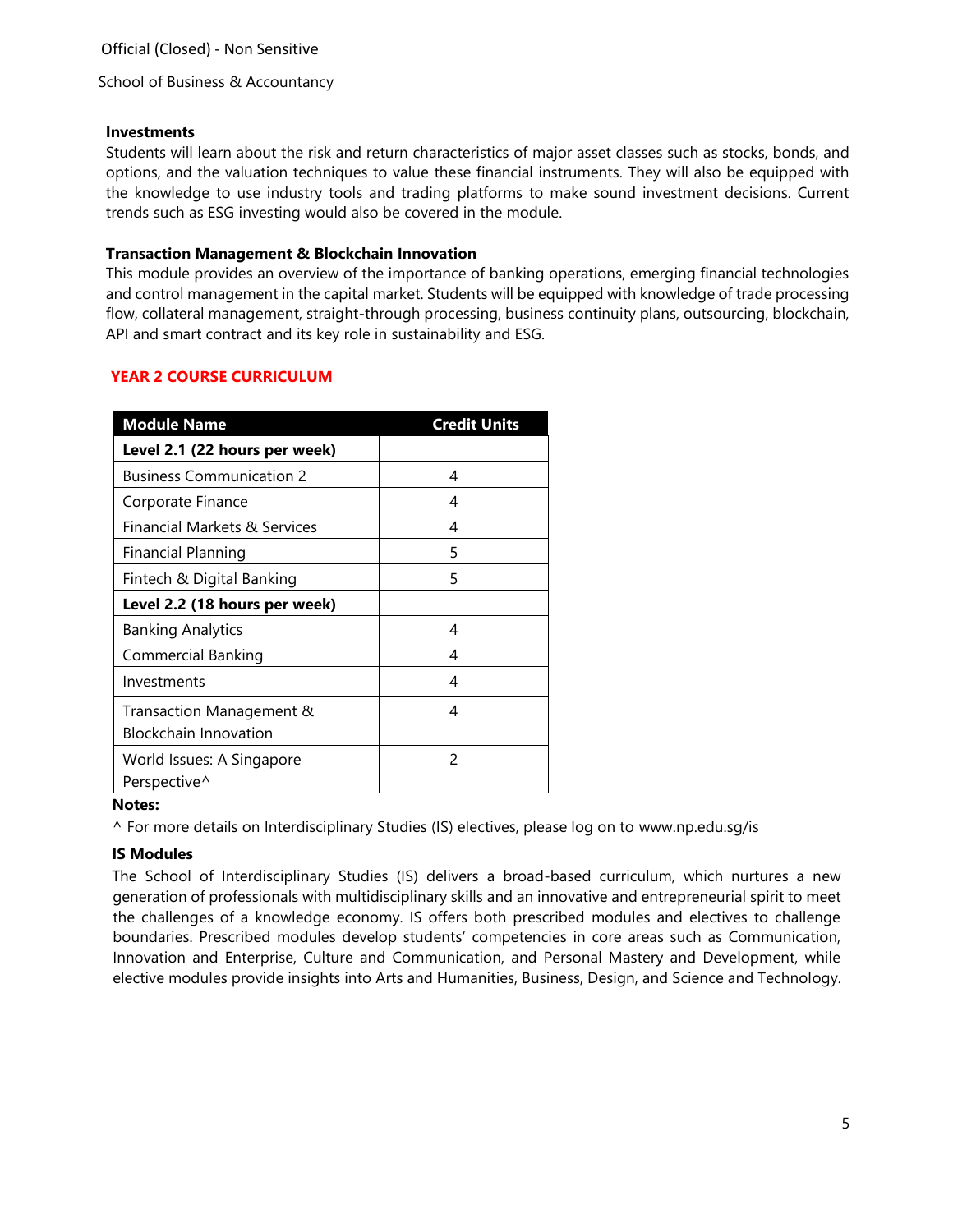School of Business & Accountancy

### **YEAR 3 COURSE MODULES**

#### **LEVEL 3.1**

#### **Business Persuasion & Influence**

This module teaches students persuasive communication and social influence. Students will master boardroom presentation skills and learn to apply personal branding and networking skills. They will be assessed on their pitch to industry partners as part of the capstone project, through role-plays simulating networking situations and telling a 'visual story' of their learning.

#### **Digital Marketing for Financial Services**

This module provides a comprehensive guide to the concepts, techniques and best practices in digital marketing of financial services. Marketing concepts and applications will be infused through service-learning, case studies, interactive discussions, individual research reports, group projects and industry collaboration. Students will also be taught how to create and develop a digital marketing plan for financial services.

#### **Risk & Compliance**

This module provides students with an overview of integrated risk management and financial crime management in the financial institutions. Students will acquire knowledge on both financial risk management such as market risk and credit risk, and operational risk management where known case studies and real-life applications are introduced. The module will also cover business continuity management, regulatory instruments compliance, cross-border financial crimes mitigation, technology risk management and other emerging issues that are critical to the development of a safe and sound financial institution.

#### **Wealth Management**

This module provides students with a broad overview of the Wealth Management industry. Students will gain knowledge of the conventional components of a High Net Worth Individual's investment portfolio including equities, bonds, real estate and other alternative investment such as hedge funds, private equity and structured products. They will learn about portfolio management, performance evaluation and be exposed to the client expectations of a relationship manager and the core concepts of succession planning.

### **LEVEL 3.2**

### **6-Month Internship**

Students will acquire work experience through supervised work immersion and on-the-job training of six months with financial institutions, government-related agencies, multinationals and other corporations. Students learn beyond the classroom boundaries with professional practitioners as their mentors. They will be provided with relevant training and equipped with knowledge and skills to enable them to perform effectively in their workplace attachments.

### **ONE-YEAR JOBREADY PROGRAMME LEVEL 3.1**

#### **Industry Attachment 1**

This industry attachment provides authentic learning experiences in a real-world, and self-driven learning environment for students to apply their competencies to practical work issues. Students will acquire work experience through supervised work immersion and on-the-job training with financial institutions,